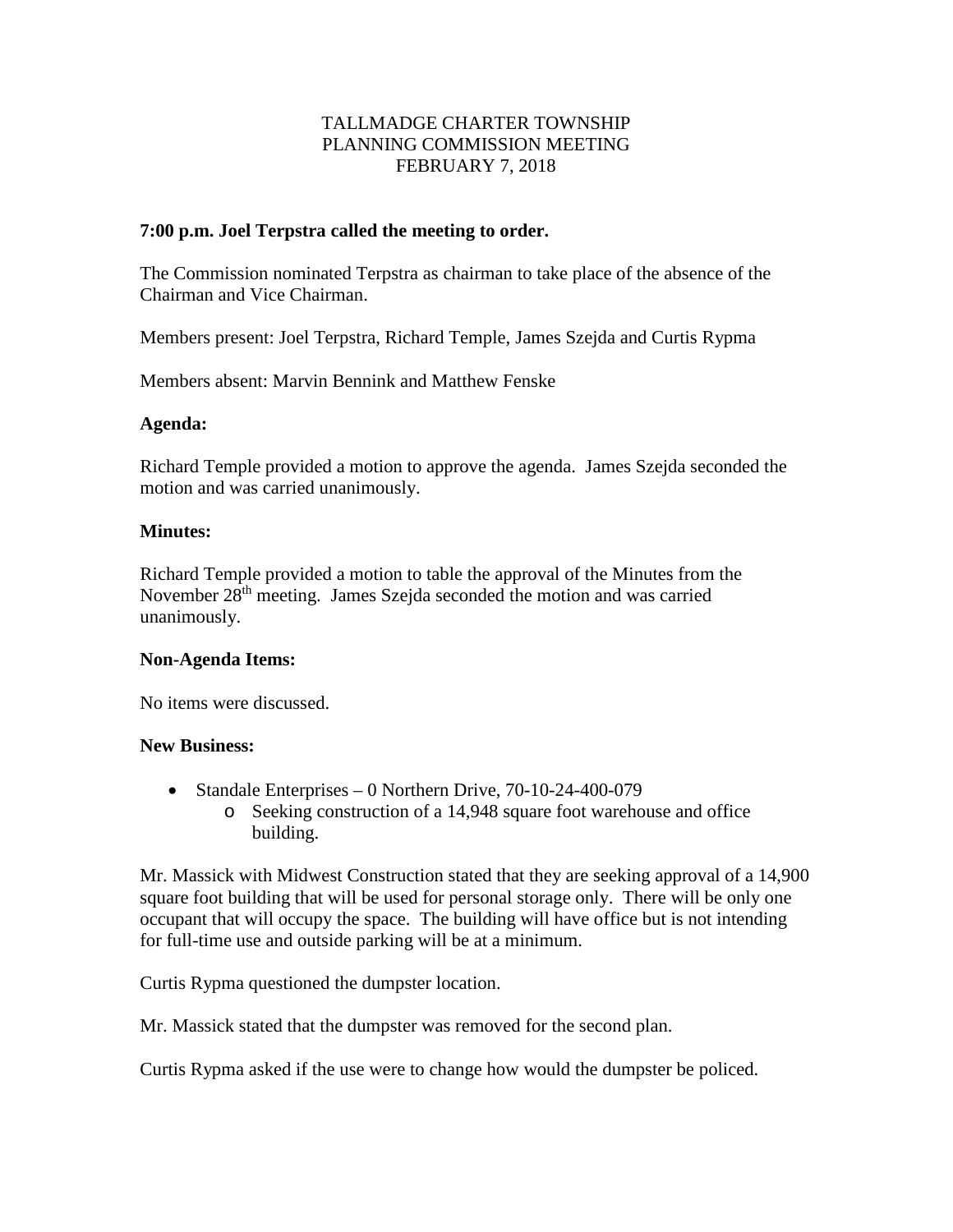James Szejda asked about parking spaces.

Mr. Massick stated that the plan shows the minimum spaces that the township requires per the zoning ordinance for the requested use. The current count of spaces is at 15 plus the handicap accessible spaces.

Richard Temple asked if there will not be lights along the driveway.

Mr. Massick stated that the applicant will add the lighting along the driveway if the planning commission requires it.

Matthew Fenske stated that the façade meets the requirements of the township ordinance.

Richard Temple asked what material will be used that will be wrapped around the building.

Mr. Massick stated that the material is an insulated panel.

Mr. Massick stated that they will be adding additional trees to buffer along the existing tree line.

Joel Terpstra asked about the pathway.

Mr. Massick stated that the applicant has agreed to contribute to the non-motorized pathway fund.

Joel Terpstra stated that the Fire Chief has requested a Knox Box to be installed.

Mr. Massick stated that the applicant will install in a location that has been approved by the Fire Chief.

Curtis Rypma provided a motion to approve the site plan as submitted with the following conditions:

- Future parking be labeled for reference should the building use change.
- Must add lighting that will be along the driveway.
- Will need to add a Knox Box in a location approved by Fire Chief.
- Add a dumpster and enclosure should a new use be approved.

Richard Temple seconded the motion and was carried unanimously.

#### **Old Business:**

No old business was discussed.